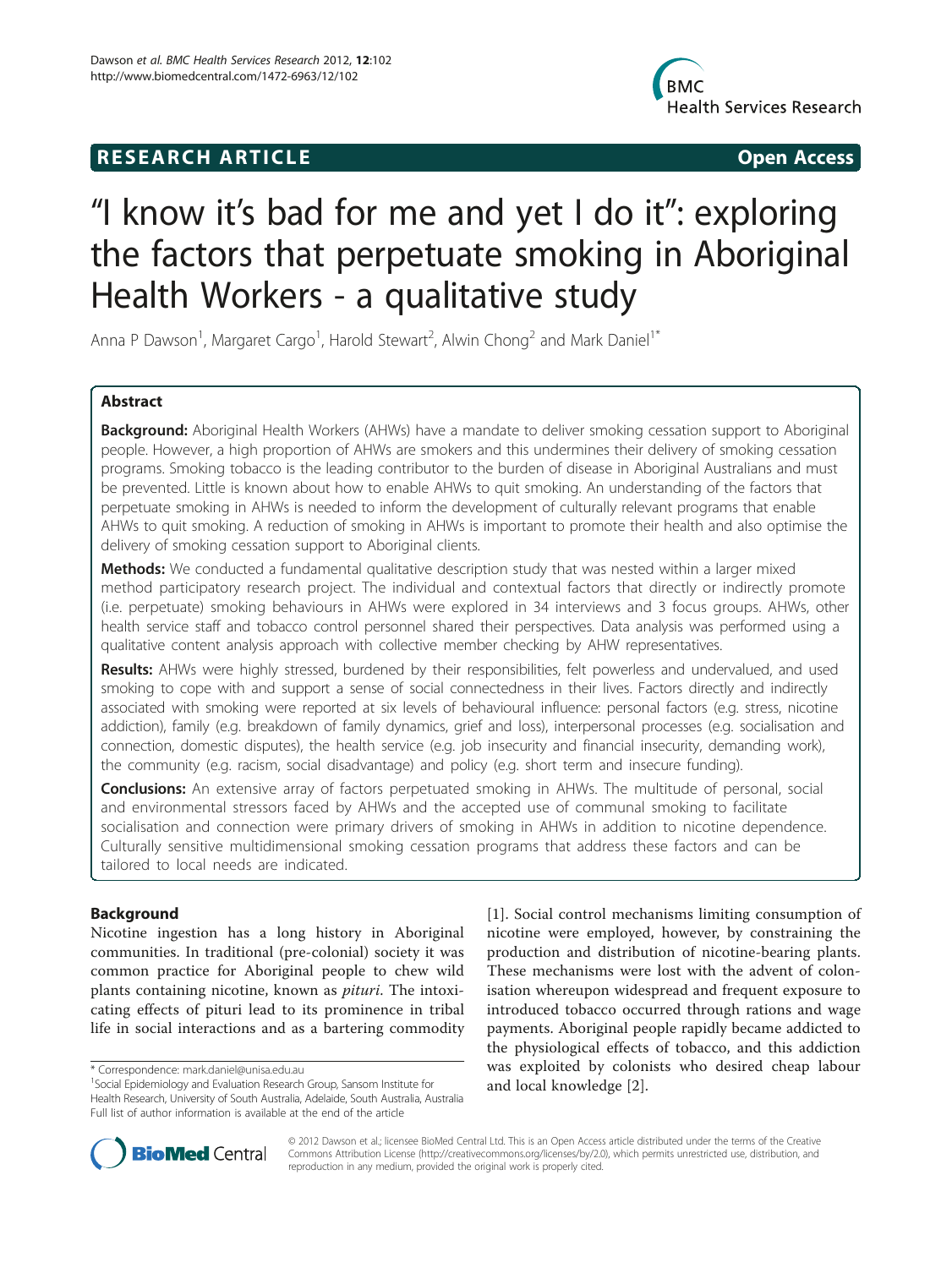Smoking tobacco remains common among contemporary Aboriginal peoples. In 2008, close to half (47%) of Aboriginal and Torres Strait Islanders ≥15 years of age were current daily smokers [3]. Though this prevalence represents a slight though statistically significant decline in comparison to previous surveys of Aboriginal peoples [4], it remains more than double that of the non-Aboriginal population [3]. Tobacco is the leading contributor to the burden of disease in Aboriginal Australians (equating to 12% of the total burden) [5] and as such is described by the Australian government as "the single biggest killer of Indigenous people"(p.6) in Australia [6]. A reduction in smoking prevalence has great potential to improve the health and wellbeing of Aboriginal peoples. The Australian government's goal of 'Closing the Gap' in life expectancy between Indigenous and non-Indigenous Australians within a generation has led to a significant financial investment to tackle Indigenous smoking [6]. A culturally relevant evidence base is needed, however, to inform the development and delivery of appropriate smoking cessation and support services.

Aboriginal Health Workers (AHWs) have a mandate to deliver holistic health care to Aboriginal communities and are often the first person an Aboriginal person sees when accessing primary health care services [7]. AHWs have Certificate IV training in primary health care, or equivalent practical experience, and are employed in both community-controlled Aboriginal health services (governed by a board of local Aboriginal community members) and government-controlled health services (governed by the state health department). AHWs have diverse responsibilities within the health service including, for example, providing vaccinations and health checks, delivering outreach services to the wider community, and coordinating a variety of health programs including smoking cessation programs [8]. AHWs have a pivotal role in breaking the cycle of smoking in Aboriginal communities. In addition to promoting smoking cessation, they are viewed as role models by their peers [9]. These two primary responsibilities, however, are undermined by the high prevalence of smoking in AHWs. Studies with AHWs in the last decade report alarming smoking prevalence rates in the range of 46-64% across Australia [10-14].

The smoking status of AHWs has been found to influence the services they provide to the community. A recent review of barriers to the delivery of tobacco interventions by AHWs suggests being a smoker is a key obstacle [15]. AHWs report that smoking cigarettes makes them less likely to provide smoking cessation advice to Aboriginal clients [11,12,16,17], and attribute this to a fear of feeling hypocritical [11]. Since the smoking behaviours of AHWs inhibits the smoking cessation advice they provide to Aboriginal clients, prevention or reduction of smoking in AHWs could potentially lead to improved tobacco related service provision and, in turn, reduced smoking rates in the Aboriginal population. This population benefit is in addition to the resultant health benefits for AHWs themselves.

Little is known about how to enable AHWs to quit smoking. Mark and co-authors [11] conducted a single focus group discussion with AHWs and found that stress, gambling and drinking were associated with smoking. To date, no published studies comprehensively examine the factors that influence smoking in AHWs. An understanding of the factors that directly or indirectly promote (i.e. perpetuate) smoking behaviours in AHWs is needed to inform the development of culturally relevant programs that enable AHWs to quit smoking. The aim of this study, therefore, was to explore the perceptions of AHWs, their managers and co-workers in relation to the individual and contextual factors that are associated with smoking in AHWs.

## Methods

## Study context

This qualitative study was underpinned by the six Iga Warta principles that ensure Aboriginal research projects take a pro-active preventive approach, coordinate activities across sectors, address issues of sustainability, consider the social determinants of health, and are sensitive to Aboriginal notions of time and space and Aboriginal community and family. To uphold these principles, the project took a participatory research approach with university researchers and key members of the Aboriginal Health Council of SA (AHCSA) sharing decision making throughout the project. Ongoing support was provided by the State-wide Puyu Wiya (No Smoking) Advisory Group and the Aboriginal Primary Health Care Workers Forum. These two groups are peak bodies for decision-making related to tobacco prevention and control and for supporting Aboriginal Health Workers, respectively. The presence of mutual trust and respect among all partners was important to support two-way learning, empowerment, shared ownership and to ensure that culture was respected in the research process [18].

## Study design and theoretical framework

A fundamental qualitative descriptive design [19] was utilised to enable a comprehensive, low-inference description of phenomena for the purpose of informing program development. The study was guided by social ecological theory [20] which provides a set of principles for understanding the "interrelations among diverse personal and environmental factors in human health and illness" (p. 283) [21]. A social ecological perspective was selected since it is consistent with Aboriginal notions of health and wellbeing [22]. The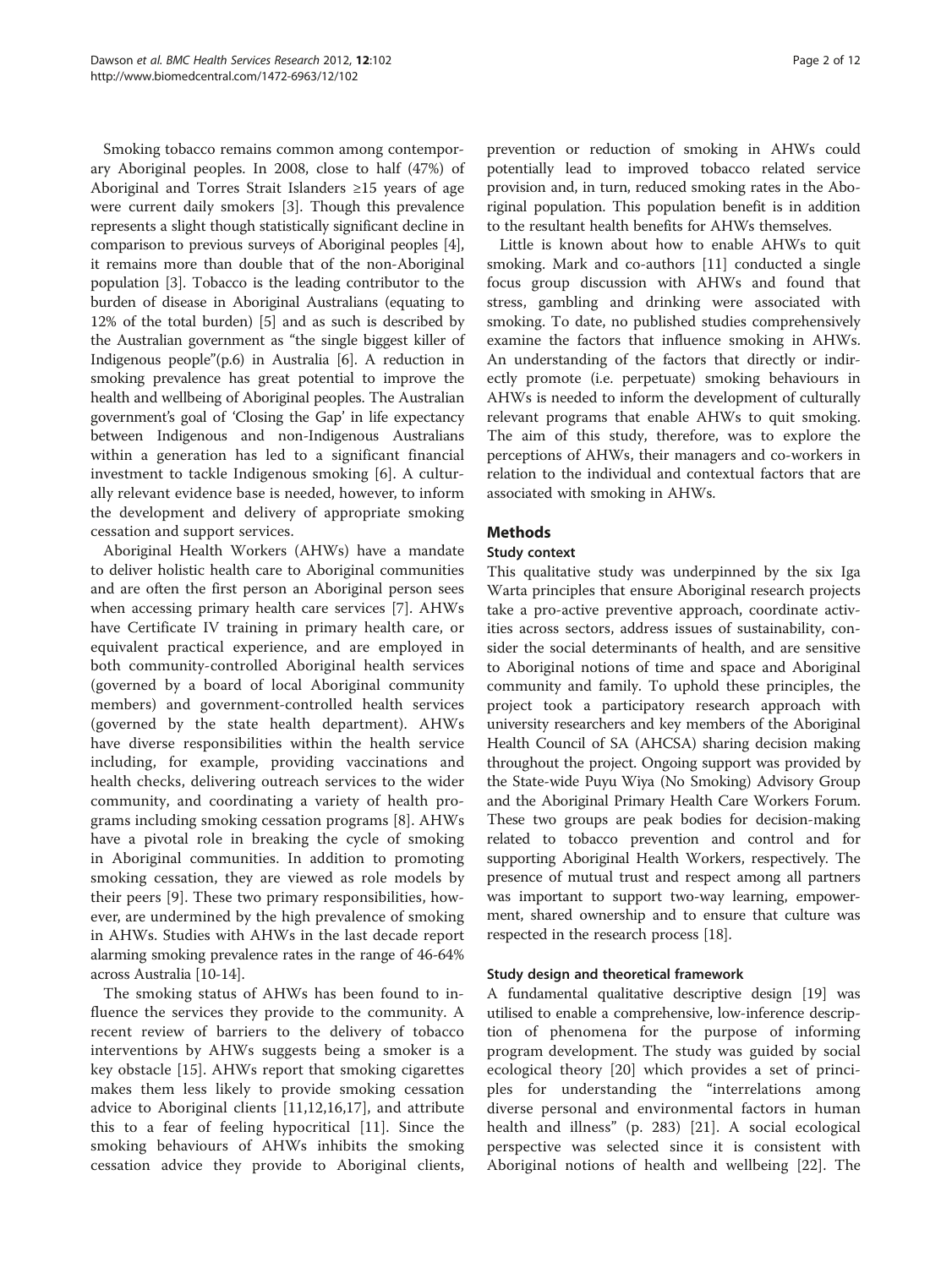social ecological framework recognises that behaviour is affected by multiple levels of influence including personal factors, interpersonal processes, organisational factors, community factors and public policy [23]. Given the central role of the family in traditional and contemporary Aboriginal living [24], the framework was adapted to include family as a unique and proximal level of influence. In the context of AHWs, the 'organisation' level was the health service in which AHWs were employed. Hence, the factors associated with smoking in AHWs were framed in six levels of behavioural influence: personal factors, family, interpersonal processes, the health service, the community and public policy.

## Data collection and study sample

We pursued a purposive sampling plan that included AHWs with a range of smoking histories (never smoked, current smoker, ex-smoker) in addition to health service managers and tobacco control personnel. A balanced gender representation was considered desirable, as was a varied geographical distribution of respondents (including staff from metropolitan, regional and remote health services). The views of non-AHWs (i.e. health service management, tobacco control personnel and other health staff) were sampled to gain further insight into the broader socio-ecological (e.g. interpersonal, organisational, community and policy level) features that could influence AHWs' smoking behaviours. In applying this sampling framework, we captured the direct experience of smoking from AHWs and utilised shadowed data' in two ways to enhance sampling analysis [25]. During interviews AHWs referred to other AHWs sharing similar experiences ('generalised self') and those not like them ('generalised other'). In addition, perceptions of those external to AHWs (i.e., health service and tobacco control personnel) were included to "make the domain and various components of the phenomenon understandable more quickly" [25] (pg. 291). Here, external perspectives provided insight into the range of socialecological factors perpetuating AHW smoking.

Since relationships and trust are central to working respectfully with Aboriginal communities, the researchers sought the mentorship of the State-wide Tackling Tobacco Coordinator who was a respected elder employed at AHCSA. He championed the project in his role and acted as a cultural mentor for the researchers. Health services that employed AHWs were contacted including both community-controlled Aboriginal health services and government-controlled health services. Fifteen site visits to metropolitan, regional and remote health services were undertaken in conjunction with the Tackling Tobacco Coordinator where possible, to provide the research team and the project with credibility.

The recruitment strategy was guided by two Aboriginal members of the investigating team who advised when to visit health services based upon their knowledge of local challenges, opportunities and competing organisational demands. During site visits, the team presented information about the research project and engaged in informal discussions about smoking with local health staff. As a sense of trust developed, AHWs and health service management were invited to formally participate in the study. Tobacco control personnel were recruited individually (via telephone) and interviewed in the workplace in one instance and via telephone in another instance. Recruitment continued until the sampling plan had been achieved and data saturation occurred.

Semi-structured interviews were the primary data source. Thirty-four interviews were conducted between August 2009 and August 2010, including 20 interviews undertaken with government-controlled health service employees and 14 interviews undertaken with community-controlled health service employees. Interviews were conducted until no new data emerged, with the final three interviews yielding no new information. Interview duration (mean 51 [range 16–133] minutes) was dependent upon availability of time and readiness to share information. Table 1 describes the 23 AHWs, 9 other health service staff and two tobacco control personnel that participated.

There were five interview schedules developed to guide semi-structured interviews, including four for AHWs with a smoking history (i.e. ex-smokers, smokers not ready to quit, smokers unsure about quitting, and smokers ready to quit) and a final one for both non-AHWs and AHWs who had never smoked. The interview schedules enquired into AHWs' personal history of smoking (e.g. Can you tell me how you started smoking?), their reasons for smoking (e.g. Can you tell me about why you smoke now?) in addition to the situational circumstances of smoking for typical week and weekend days including when they smoked, with whom, where the smoking occurred, and the factors that triggered smoking (e.g. Can you walk me through a typical day during the week to describe your smoking, starting from when you get up?). Questions further explored experiences with quit attempts. Quitters were asked to reflect on their previous smoking history and discuss their experiences of quitting. Health service managers and AHWs who had never smoked were asked about smoking in the workplace, using questions such as "Do many people at the health centre smoke? Where and when do they smoke?". The interviewers used clarificatory, exploratory, amplificatory and explanatory probes [26] to understand the smoking experience and the meaning ascribed to the individual, social, cultural and environmental factors related to smoking.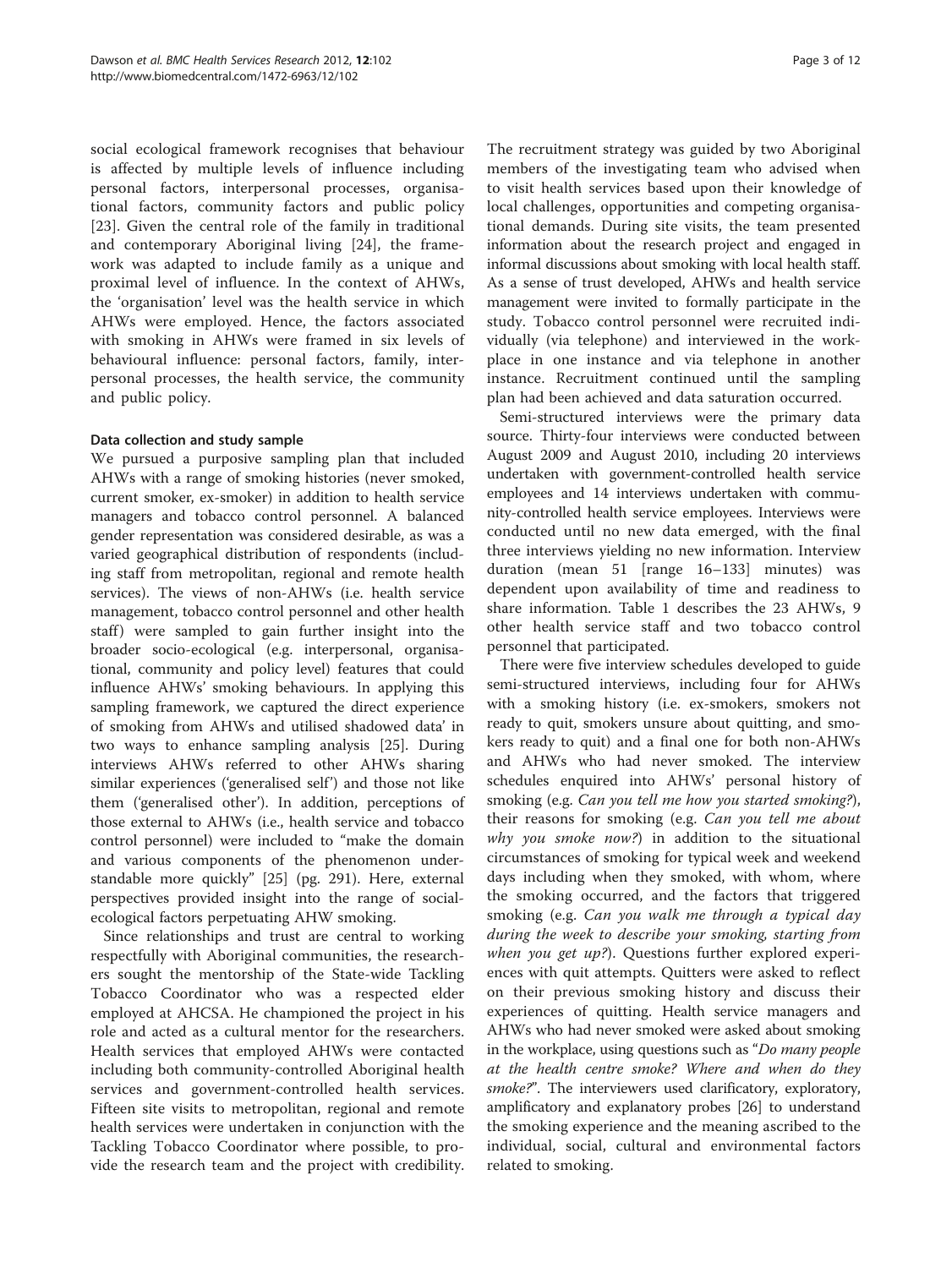|                  | <b>Aboriginal Health Workers</b> | <b>Health Service Personnel</b><br>(Managers, Supervisors, Nursing staff) | <b>Tobacco Control Personnel</b> | All            |
|------------------|----------------------------------|---------------------------------------------------------------------------|----------------------------------|----------------|
| Participants     | 23                               | 9                                                                         | $\overline{2}$                   | 34             |
| Gender (M/F)     | 10/13                            | 3/6                                                                       | 2/0                              | 15/19          |
| Location         |                                  |                                                                           |                                  |                |
| Metropolitan     | 9                                | $\overline{2}$                                                            |                                  | 12             |
| Rural            | 13                               | 6                                                                         |                                  | 20             |
| Remote           |                                  |                                                                           | 0                                | $\overline{2}$ |
| Ethnicity        |                                  |                                                                           |                                  |                |
| Aboriginal       | 23                               | 3                                                                         | 2                                | 28             |
| Other            | $\mathbf 0$                      | 6                                                                         | $\circ$                          | 6              |
| Smoking History  |                                  |                                                                           |                                  |                |
| Never Smoked     |                                  | 5                                                                         | 0                                | 6              |
| Ex-smoker        |                                  |                                                                           |                                  |                |
| Action           | 3                                | $\circ$                                                                   | 0                                | 3              |
| Maintenance      | 6                                | $\mathbf{0}$                                                              | $\overline{2}$                   | 8              |
| Current smoker   |                                  |                                                                           |                                  |                |
| Precontemplation | 3                                | 0                                                                         | $\circ$                          | 3              |
| Contemplation    |                                  | 3                                                                         | $\Omega$                         | 10             |
| Preparation      | 3                                |                                                                           | $\Omega$                         | 4              |

Table 1 Participant characteristics of stakeholders who participated in interviews ( $n = 34$ )

Focus group discussions were used to clarify emergent findings from the analysis of interview data and provide greater insight into understanding the organisational, social and community contexts related to smoking. The dynamic of group discussions provided a collective perspective regarding smoking in AHWs and the acceptability of smoking in the health service that was not illuminated in individual interviews. The discussion schedule for the focus groups was compiled after preliminary analysis of the first 22 interviews and was internally reviewed by an Aboriginal team member. Participation by AHWs as well as a range of other health service staff was welcomed in order to capture a broad range of perspectives. To recruit participants to focus groups, we visited health services, presented information about the study, and then invited all staff present to participate in a group discussion around smoking. In total, 17 health service staff (including 4 AHWs, 3 home and community care workers, 2 trainee enrolled nurses and 8 other health service staff) who were 53% female participated in three focus groups (mean 57 [range 45–71] minutes) conducted in regional locations in April and May 2010.

The interviewers were non-Aboriginal non-smokers who were experienced in conducting individual and focus group interviews and in undertaking research in Aboriginal communities. Interviews and focus groups were digitally recorded and transcribed verbatim by an external provider. Audio recording was not mandatory, and two participants elected not to be recorded. Further, one interview with a regional participant was conducted over the telephone. In these instances notes taken by the interviewer were used in analysis. All volunteers were provided with information about the nature of the research and gave written informed consent. Ethical approval for the study was granted from the Aboriginal Health Research and Ethics Committee, Aboriginal Health Council of South Australia, in addition to the Human Research Ethics Committees of the University of South Australia and SA Health, Government of South Australia.

#### Data analysis

Analysis was undertaken using Nvivo 8 software (QSR International Pty Ltd, 2008). First, digital recordings were reviewed to ensure that the mood and emotions of the respondents were held within the data during analysis. Next, a brief narrative summary was generated for each interviewee. Transcribed text from interviews and focus groups and notes taken during unrecorded interviews were then analysed using a qualitative content analysis approach, based on the method of Graneheim and Lundman [27]. Sections of transcribed text that dealt with similar issues or fields of inquiry were first divided into content areas. Next, data were divided into meaning units that included words, sentences or paragraphs related in content and context. Thereafter, categories were created that represented internally homogeneous and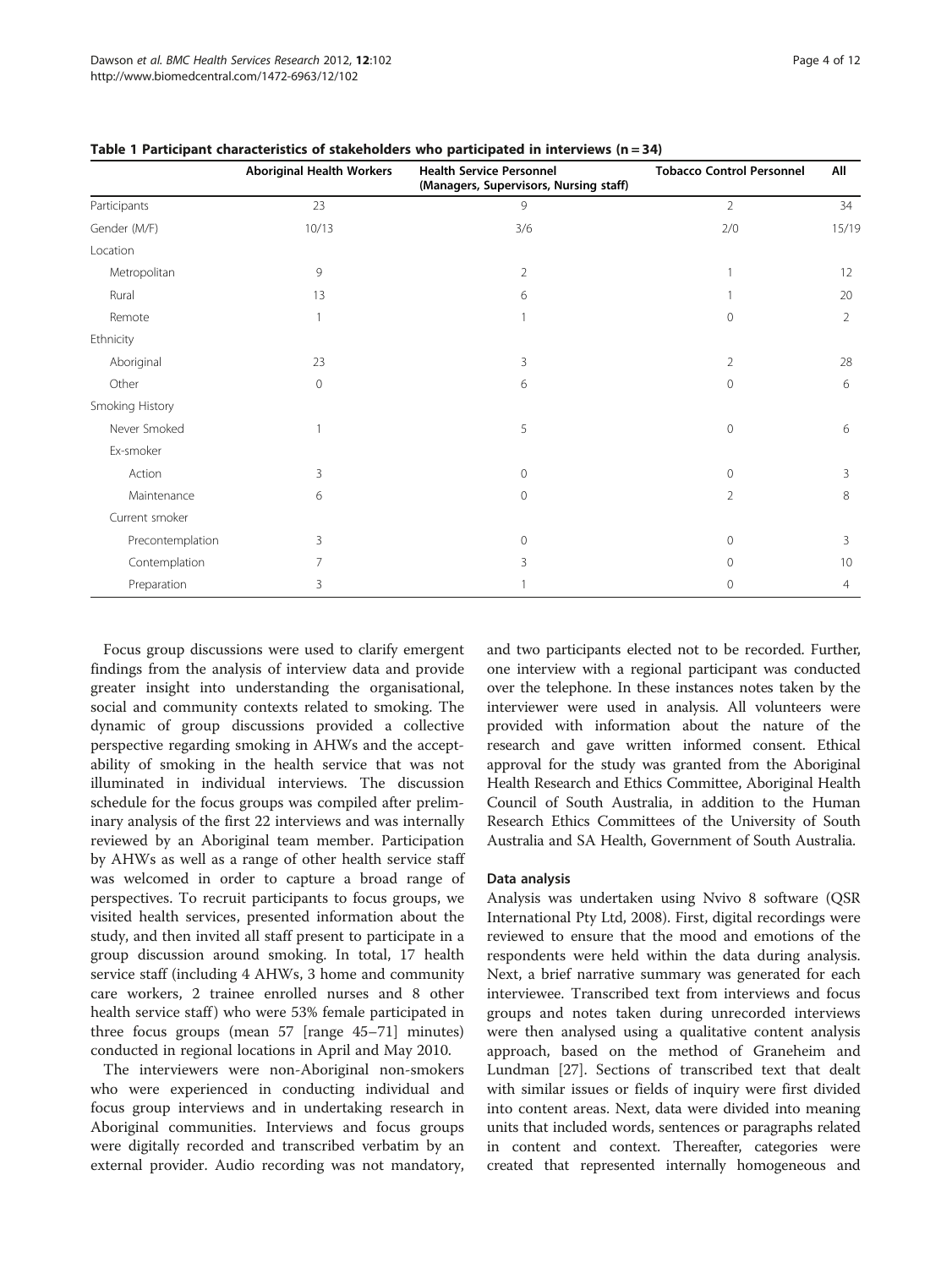externally heterogeneous [28] groups of meaning units that expressed the manifest content of the data [27]. Following the advice of Kitzinger [29], the views of individuals were distinguished from group consensus. Once the manifest content of the data had been analysed, the underlying themes evident in and emerging from the data were also identified. Themes are "a thread of an underlying meaning through condensed meaning units, codes or categories, on an interpretative level" (p.107) [27].

The first author conducted an analysis of the full dataset. Next, MC undertook a secondary review of the subdivision of data and the content and labelling of each category. A series of discussions were held between AD and MC to refine the content, labelling and meaning of categories. Given that AD and MC are non-Aboriginal researchers, further review by Aboriginal team members and AHWs was paramount. Hence, AD and MC consulted with an Aboriginal investigator (AC) and the Tackling Tobacco Coordinator (HS) to review and refine the categories. AHW representatives who were members of the Aboriginal Primary Health Care Workers Forum were then presented with the findings and invited to make amendments. An example of a revision that occurred during this process was an amendment to a family-level factor from 'dis-integration of family' to 'breakdown of family dynamics'. Finally, collective clarification was sought regarding policy level factors at a meeting of the project's Working Group (that included AHWs, health service chief executive officers, tobacco control personnel and other key personnel from tobacco-related community organisations). The active engagement of Aboriginal partners in the data interpretation process enriched the findings and acted to further strengthen relationships.

## Results

The stories shared during the interviews and focus groups highlighted an array of factors related to smoking in AHWs. Some factors were frequently or consistently identified, and others were unique to particular interviewees. Factors associated with smoking were depicted as (1) perceived environmental and individual stressors that elicit a stress response (i.e., frustration, anger, anxiety) in AHWs, (2) social norms or expectations that elicit socially acceptable behaviours in AHWs, (3) environmental cues that elicit a conditioned response in AHWs (e.g. drinking, gambling); and (4) a biological response to the addictive properties of nicotine. The former three classes of factors associated with smoking are indirect with their origins located in the environment while the latter class reflects a direct biological response that comes with the habituation of smoking. All these factors, whether direct or indirect, play a role in the maintenance of smoking, including smoking relapse. Figure 1 depicts the factors associated with smoking in AHWs, present at various levels of influence in the social ecological framework. In particular, it illustrates the range of factors related to smoking that exist beyond the level of the individual.

Given that the analysis sought to identify the factors that perpetuate smoking, and these were often related to life stressors, the findings presented here paint a somewhat pessimistic view of some aspects of Aboriginal society and experiences. As such, the discussions that follow neglect elaboration of the positive characteristics of Aboriginal life. This is not meant to imply a resounding negativity in relation to AHWs and their lives but rather reflects the biases and focus of the research. Indirect and direct factors associated with smoking are highlighted in **bold italics** in the text that follows and are contextualised with evidence from other population samples where relevant.

## Personal factors

Stress emerged as a pervasive trigger for smoking in the stories shared by the participants. Sources of stress varied greatly; they included, for example, stress due to relationships and family issues, financial problems, community issues, and work challenges. Mark and colleagues [11] also identified stress was related to smoking in their small study of AHWs, and Lindorff et al. [30] found that stress was the primary reason why the general Aboriginal and Torres Strait Islander population smoke. AHWs spoke about smoking as a means to cope with stress:

It just seems to relax me when I'm experiencing those high level stress situations, I know it's bad for me and yet I do it.

Features of life present at the individual and five peripheral levels of influence (family, the health service, and so on) indirectly perpetuated smoking behaviours through increasing stress in AHWs. In these instances, smoking was used as a stress management strategy. For example, a small number of AHWs identified that they smoked as a means to cope with having **Poor Health** (e.g. anxiety, depression, chronic disease, back pain). As an AHW smoker described:

It helps me deal with the pain stuff because the pain makes me feel more agro and niggly towards myself and I get a bit weird and just snapping at other people and in my head I have convinced myself that a cigarette will stop me from doing that and calm me down.

Several Associative Behaviours triggered AHWs to smoke such as getting in a car, watching television, and drinking alcohol or caffeinated drinks (i.e. coffee, coke).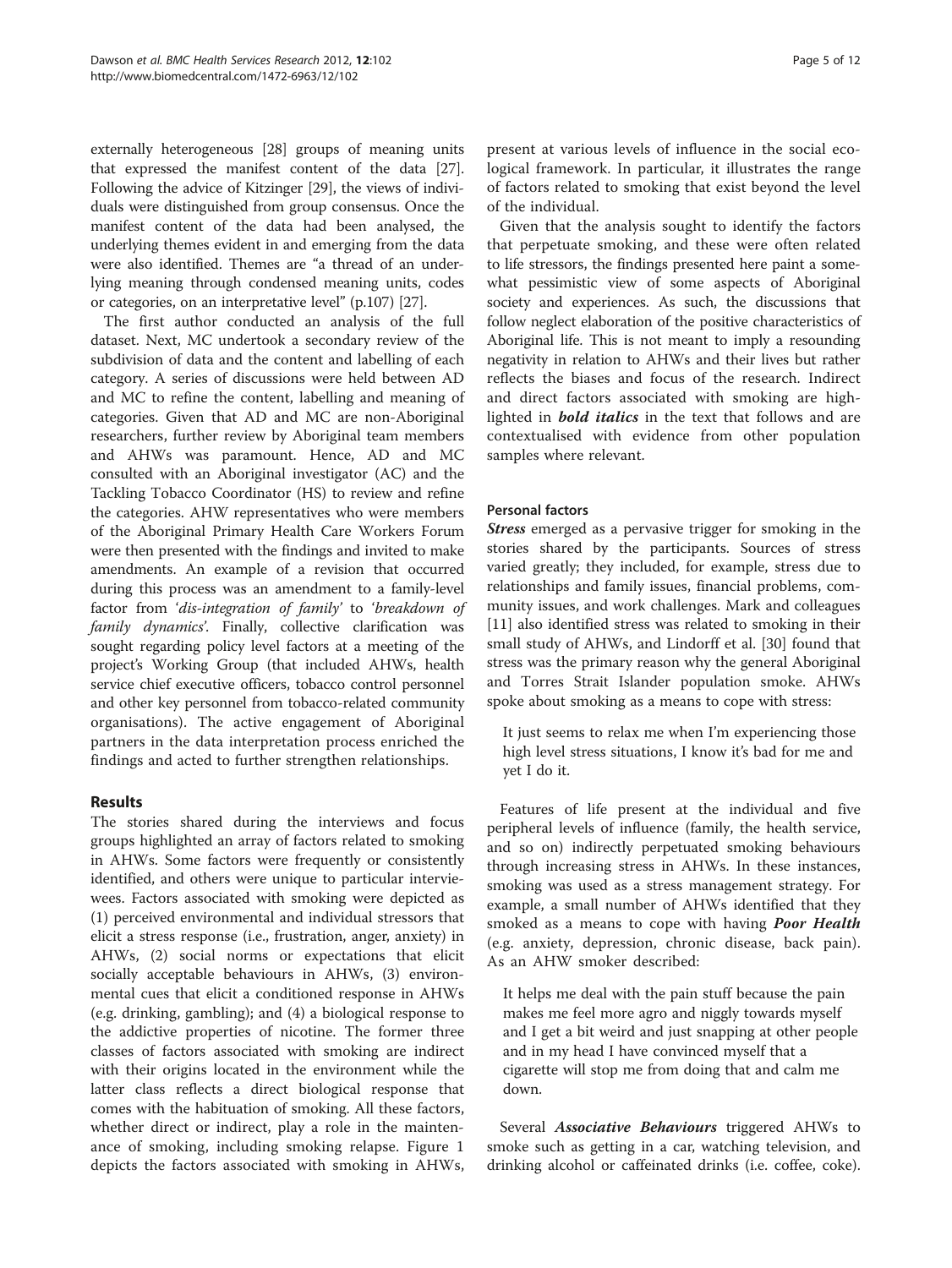

Even going outside prompted the desire to smoke in some AHWs. Furthermore, a Tactile Habit was mentioned by some AHWs as a reason for smoking.

As soon as I get home and I put a coffee on or have wine or something, a beer or whatever, I want a smoke. So it must be something associated just with drinking or something in my hand.

Participants frequently identified **Boredom** as a trigger for smoking. Given that AHWs also spoke about high work demands, the somewhat contradictory notion of boredom as a reason for smoking was further explored in focus group discussions. It became apparent that "boredom" was used to represent having time on ones hands, such as when waiting for a client. It is possible that awareness of nicotine cravings heighten in idle times,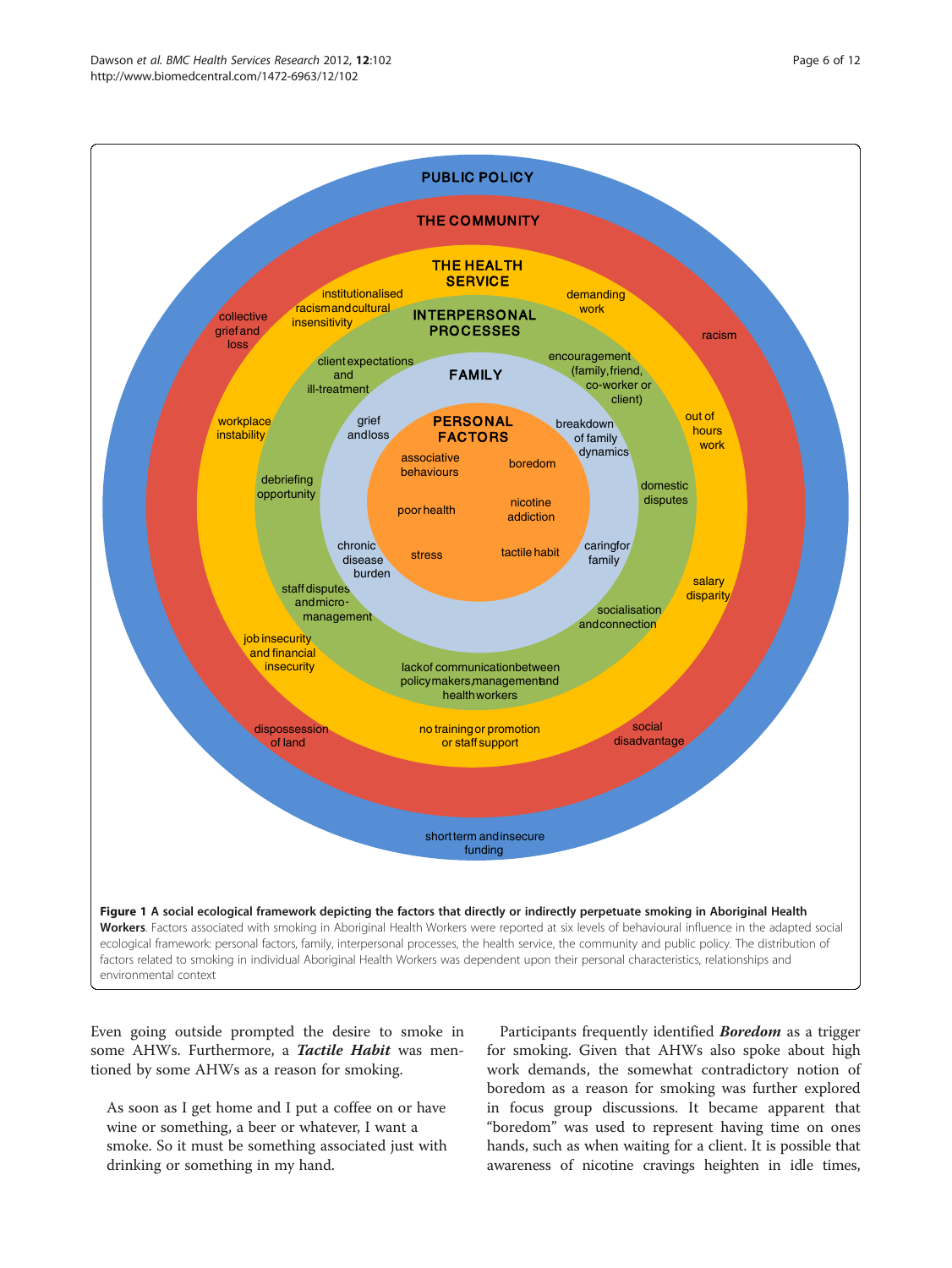which triggers the desire to smoke. Relief of boredom is a key smoking motive in the general population, and is positively correlated with both daily cigarette consumption and nicotine dependence [31].

Patterns of tobacco use were highly variable in participants (e.g. smoking occurred only on the weekends, or only during the working week) suggesting that smoking in AHWs was not universally motivated by a biological addiction to nicotine. Nicotine dependence as a driver of smoking behaviours has been identified in community members and health care staff in a remote Indigenous community [32]. In this study we found a conscious awareness of *Nicotine Addiction* was present in only two interviewees. These individuals identified that they could sense when nicotine levels were low and that they smoked to "get the taste back" or "top up".

## Family

The family is central to Aboriginal conceptualisations of health and wellbeing. Social and emotional wellbeing is defined as "a community where everyone feels good about the way they live and the way they feel" and dependent upon "connectedness to family, control over one's environment and exercising power of choice" (p.6) [33]. Hence, when the health of an Aboriginal person's family is threatened, so is their personal wellbeing. A range of features of family life increased the stress of AHWs and indirectly prompted smoking.

The burden of chronic conditions is great in Aboriginal communities [5], and stress due to *Chronic Disease* Burden in the families of AHWs was ever present and deeply felt in the stories shared. Respondents frequently spoke about the negative impact of heart disease, emphysema, diabetes, cancer and other diseases in their extended family.

The reduced life expectancy of the Aboriginal population [4] was reflected in comments made by participants. Many spoke of the death of family members due to chronic diseases and identified that distress due to Grief and Loss (particularly premature loss of parents) was associated with increasing the number of cigarettes smoked (in current smokers), or a relapse of smoking (in those that had quit).

Many AHWs also told of a high degree of *Caring for* **Family** responsibilities within their immediate and extended family. The three predominant responsibilities related to health support and advice, financial obligations and housing. Many AHWs spoke of the need to monitor the health of family members and provide management advice. Some AHWs shared that they were one of few individuals in their extended family who had a stable job and income, so their family frequently called upon them to loan money to those unemployed or on lesser incomes. The burden of providing extended family members with housing support was not commonly identified by AHWs, but for those that did have such responsibilities the impact on their wellbeing was dramatic.

I used to have 18 people living with me and they were all on medication. I had a breakdown myself so I had to change my lifestyle.

Many AHWs spoke of happy marriages and family relationships and the support that their family provided in their lives. However, some AHWs identified that a **Breakdown** of Family Dynamics caused distress and prompted them to smoke. Isolation from family was one feature of disrupted family dynamics. It occurred in a geographical sense (as a result of moving away from home and family) and also occurred in the form of comprehensive alienation from family due to forced removal by government agencies. The lifelong trauma experienced by Aboriginal Australians forcibly taken from their family - known as Stolen Generations - has been well documented [34]. A relationship between forced removal and smoking has also been demonstrated elsewhere [35]. The second feature of disrupted family dynamics was divorced or single parent families. The supportive role of smoking in the life of a single parent is aptly described in this account:

But yeah I've tried to give up smoking and because I don't go out, I'm home all the time and I've got to have something to comfort me you know, because I'm a single mum trying to make it good for the children.

#### Interpersonal processes

In interpersonal relationships, smoking emerged as a potent enabler of Socialisation and Connection. Participants referred to smoking as a "social lubricant" that enhanced interactions with family, friends, co-workers, clients and strangers. In many health services, staff members commonly smoked and socialised together. In some settings terminology such as "the smokers" was used to describe those who congregated over a cigarette. Smoking has likewise been described as a "collective social practice" (p.60) [36] and "an activity linked to notions of belonging to a group" (p. 92) [37]. As one interviewee described in relation to AHWs:

The smoking gives them a common bond with other people and it's like you're in a club.

Some participants felt that smoking was at times motivated by a need for a *Debriefing Opportunity*. That is, AHWs used smoking as a reason to leave the health service since it enabled a more private setting to talk through issues. The distinction between this and the 'Socialisation and Connection' motive is that in this instance smoking occurred following specific experiences that caused distress,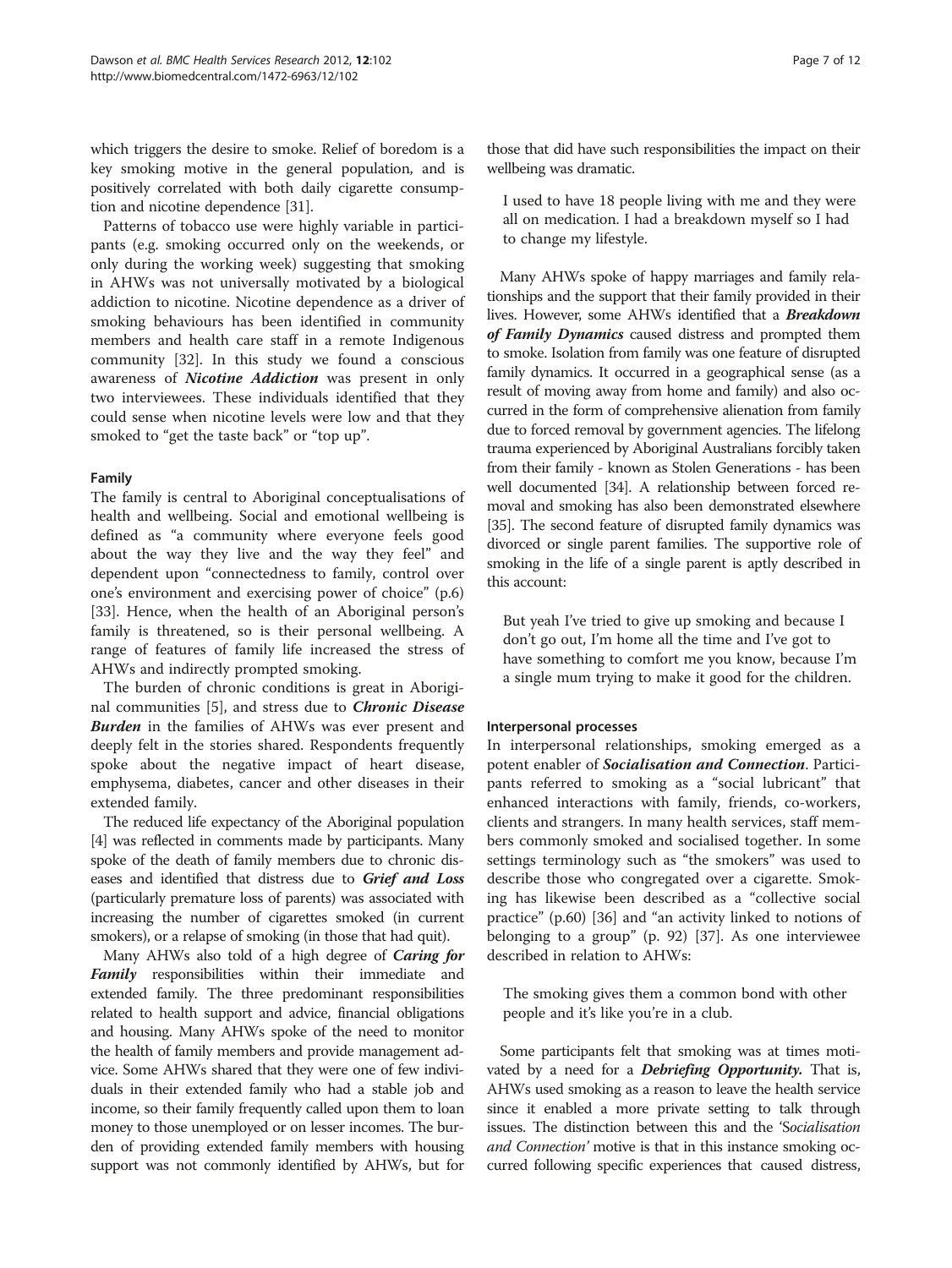whereas the socialisation motivation wasn't related to a desire to talk about particular concerns. Individuals spoke of going outside to have a cigarette in order to "get stuff off their chest" or "let it out".

Individuals are more likely to smoke if they have a twin, sibling, parent or friend who also smokes [38]. In our study, individuals expressed they smoked when they were exposed to Co-worker, Family, Friend or Client **Encouragement.** Many AHWs told of being surrounded by smokers in their family and social circles. Some noted that clients liked smoking with them, and that clients were more likely to be open and talk about their issues during a shared smoke. AHWs noted that at times people close to them would actively encourage them to go outside and smoke; however passive encouragement also existed where simply knowing that a person close to them was smoking prompted their desire to have a cigarette.

You might be sitting down doing your work and then you get someone, "come out to have a smoke", oh yeah, get up and go. So it's just being around people, you know, being influenced by them I think.

Disputes and challenges in interpersonal communication emerged as a common stressor that promoted smoking behaviours in AHWs. First, there were some AHWs who observed their smoking was associated with Domestic Disputes. In one case, an AHW used smoking as a means to cope with the stress provoked by arguments and also as a reason to go outside to escape confrontation within the home. Second, a burdensome level of client expectation and in some cases unfair treatment by clients was described by a small number of respondents. Experiences of Client Expectations and Ill-treatment were described by AHWs where clients refused to be treated by them, accused them of breaching confidentiality or expected them to "always find the solution". Third, a negative effect of a topdown approach to policy implementation was evident. Specifically, Lack of Communication between Policy Makers, Management and Health Workers was identified as a source of stress for some AHWs since they were left with an appreciation of what had to be done but not why. Finally, a majority of AHWs and other health service employees spoke of supportive and collaborative relationships with colleagues. In some instances, though, disagreements with co-workers or lack of acknowledgement by co-workers were identified as stressors that promoted smoking, as was being micromanaged by a more senior colleague. Staff Disputes and Micromanagement were more commonly mentioned by respondents working in government-controlled health services, possibly reflecting greater intercultural challenges

between AHWs and their non-Aboriginal colleagues in these settings.

I was micro managed at work and after so long of being micro managed and not getting supported, I actually increased dramatically the smoking and it wasn't good.

#### The health service

There were a range of features of work and the work environment that increased the stress levels of AHWs. In times of heightened stress, some AHWs reported using smoking as a means to cope. Elaboration of work-related stressors is therefore necessary to understand the full range of factors that indirectly perpetuate smoking in AHWs. **Demanding Work** was frequently reported as a source of stress that triggered smoking. Features of demanding work included: excessive scope of practice and lack of role clarification; complex practice (e.g. dealing with multiple health issues); insufficient resources; excessive workload; difficulties in having positive impact on health outcomes; and challenges in bridging the cultural gap. Work demands varied greatly, however, and were dependent upon the work setting, the job specifications of the AHW, and their experience. The demands of an excessive scope of practice, commonly mentioned by respondents, is mirrored by the reflections of Mitchell and Hussey [8] who describe that AHWs are "asked to take on many roles at once" and be "everything to everyone" (p.529). Many AHWs also described burdensome Out of Hours Work when community members approached them for advice in public spaces, such as the supermarket, or even came to their home. This latter occurrence was mentioned by AHWs working in small communities.

I was getting a few of my clients starting to come home and wanting to get support and even though I did that, that would impact on me at times ... and then I went back smoking again.

A predominance of short-term contracts and uncertainty regarding contract renewals lead to some concerns about *Job Insecurity and Financial Insecurity*. Precariousness of employment caused financial stress in AHWs due to concerns about meeting financial obligations and obtaining bank loans. Participants from two different regional areas identified Salary Disparity as another source of stress. Specifically, inequity in pay between AHWs and other health staff (such as registered nurses) or between AHWs in community-controlled versus government-controlled health services was distressing. Similarly, Mitchell and Hussey [8] observe that "remuneration in the community sector is not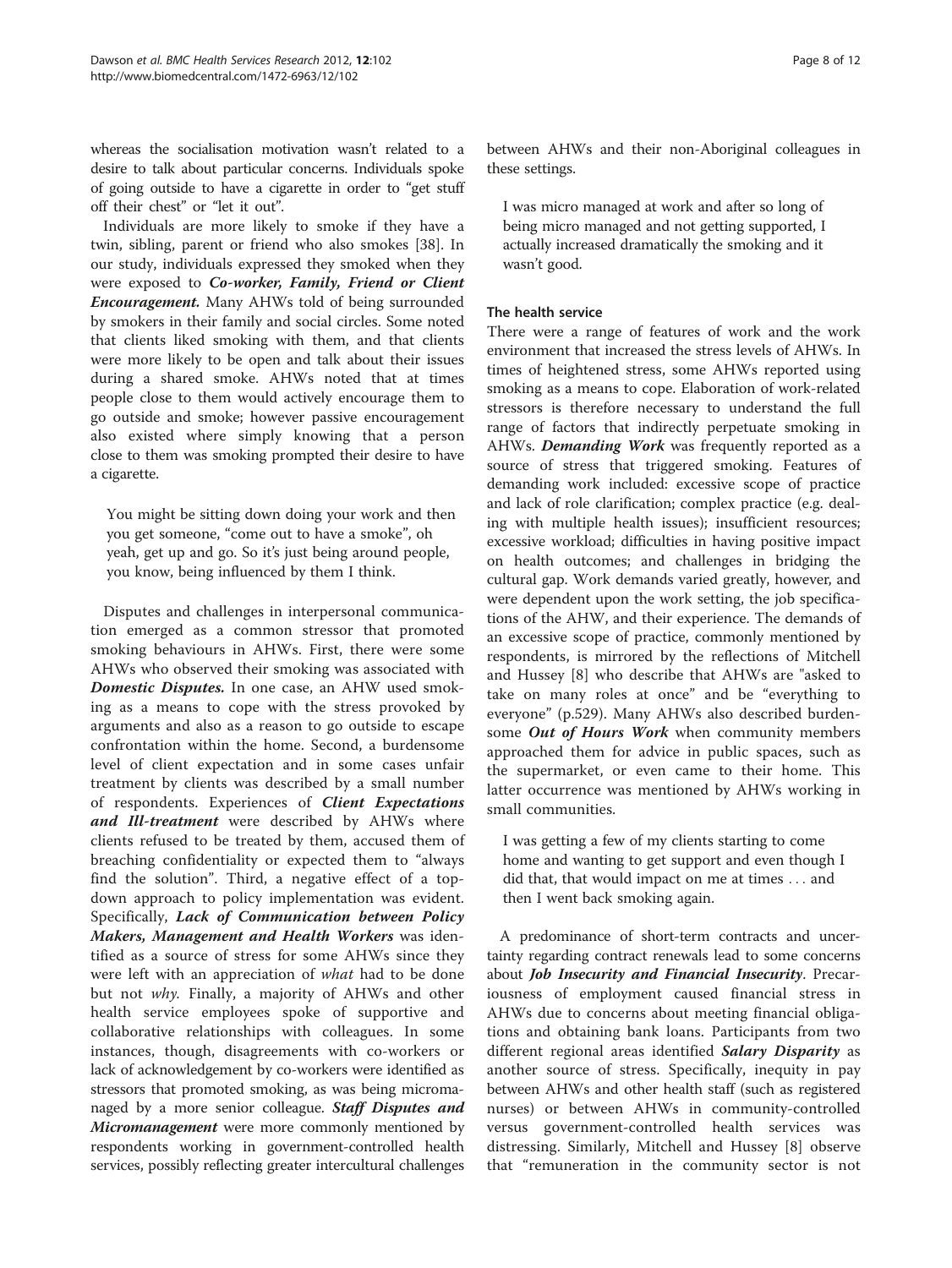progressing in line with government-employed health workers" (p.530). In some health services, general Workplace Instability was troubling. The predominant features of workplace instability included frequent changes in management and loss of staff. Such cut backs were described by respondents employed in two health services visited in this study.

Yeah look we haven't had a solid foundation in the last 2 years, it's changing, this is worse than 'Days of our Lives' [soap opera] coming into this place, something's different everyday, you know.

No Training or Promotion or Staff Support was identified as a stressor by some AHWs who were concerned by a lack of opportunity to progress in their career. Inequity in employment and training opportunities for the Aboriginal compared with non-Aboriginal health workforce has previously been identified [39].

I've seen the effect it has on new Aboriginal health workers that feel a sense of powerlessness, a sense of hopelessness within their own workplaces so our feeling is that we are just forced to be kept at a certain level and we're not allowed to go beyond a certain line.

Stress due to Institutionalised racism and cultural insensitivity was acutely felt by some AHWs. In one instance an AHW described being judged and mistreated by employees of social welfare services. Racism was commonly experienced in government-controlled health services through the comments and actions of non-Aboriginal staff.

It's probably in a work context as well, massive institutionalised racism, I've not just seen it here; I've seen it in a lot of places I've worked. I've even had it directed at me, comments like are you 5% Aboriginal?

## The community

At the community level, a range of stressors were reported by AHWs and other participants. Dispossession of land was reported by a small number of respondents as an injustice that continues to disadvantage Aboriginal families. AHWs spoke of the negative implications of lack of land ownership for future generations who have no inheritance (such as reduced financial opportunities and education). Also, while grief and loss was articulated at the family level, Collective Grief and Loss had negative repercussions at the community level.

There's a lot of grief and loss and talk about collective trauma that's in Indigenous communities and

populations and people come in and one of the ways they'd, you know, debrief was to sit down have a yarn and, you know, have a cigarette perhaps while they're doing it.

Prevalent *Racism* in the community was described by some AHWs in the forms of name calling, denial of cultural identity and discrimination (in relation to housing, job seeking and when attempting to use community services). Social marginalisation and racism is believed to lead to self-harming and substance misuse [40]. In fact, systematic review evidence demonstrates that selfreported racism is consistently associated with smoking tobacco [41].

Participants were commonly distressed by the array of Social Disadvantage characteristics present in Aboriginal communities. Features such as poverty and homelessness, unemployment, chronic disease, drug and alcohol abuse, housing issues, gambling, violence, imprisonment and lack of education and recreation opportunities were identified both in the general community and in family members (highlighting the proximity of social disadvantage to AHWs). Empirical data demonstrates an association between social economic position and smoking in Indigenous Australians. Higher social economic position, assessed using nine separate markers (such as income, education, employment, financial stress, etc.) is consistently related to non-smoker status [35].

## Public policy

Short Term and Insecure Funding was a macro level stressor infrequently described by respondents. Funding insecurity perpetuates other proximal stressors such as job insecurity and workplace instability that promote smoking behaviours through creating stress in AHWs. The challenges of funding insecurity were described in this account:

If you want to build an economic stability for yourself, don't build it around an Aboriginal organisation, because we're fearful that if our board stuffs up, they'll take the money away from us. If we stuff up, they'll take the money away from us. If our community disagrees with the way that we're going, they'll take the money away from us. [Note: the term "stuff up" is an Australian colloquialism referring to inadequate practices such as mismanagement or clinical error]

#### Thematic summary

Following collective consideration of the data, five underlying themes emerged. First, experiences of **Stress** predominated in the stories about smoking. Stressors were perceived in multiple contexts and were an everpresent feature of life. There was a sense of **Burden** in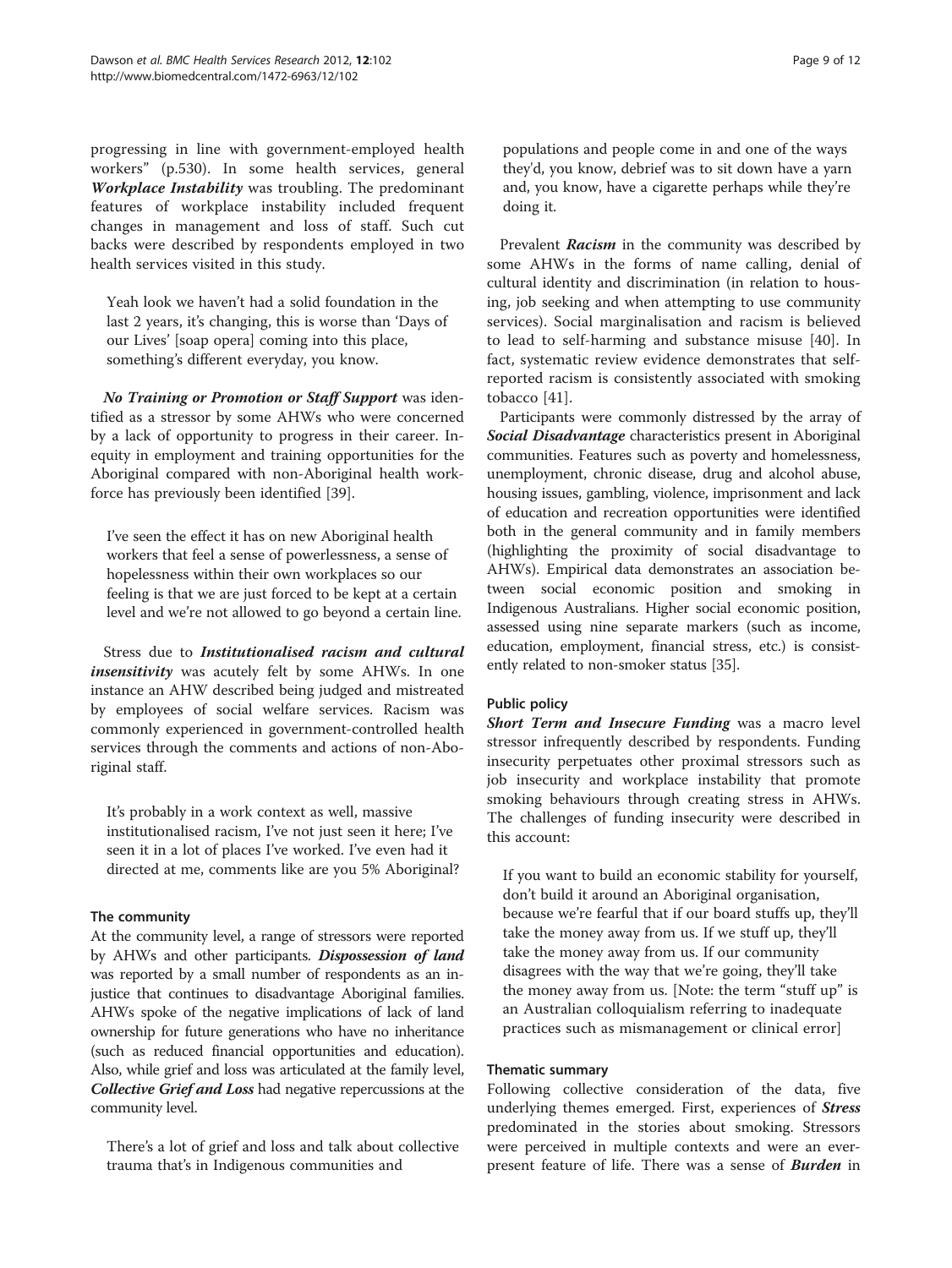the lives of AHWs due to the multitude of stressors faced and the extensive responsibilities and obligations within the family, the workplace and the community. In deconstructing and examining the events and experiences that precipitated stress it is evident that many were outside the control of AHWs. For example, AHWs spoke of an inability to exert influence over the premature death of loved ones, job insecurity, inadequate training and promotion opportunities and institutionalised racism. Hence a sense of *Powerlessness* prevailed in the stories shared by AHWs. A perceived Lack of Value and Recognition was also observed where AHWs spoke of getting the blame if anything went wrong and not being acknowledged for what they do. When considered together, the experiences of client mistreatment, lack of training or promotion opportunities, micromanagement, inequitable salaries and job insecurity demonstrated to AHWs that they were not valued within the health care system. Finally, *Connectedness*, or the lack thereof, influenced smoking behaviours in a range of environments. Specifically, smoking was motivated by a desire for connectedness (e.g. socialising, debriefing) and also prompted by distress due to a lack of connectedness (e.g. breakdown of family dynamics, staff disputes). In summary, smoking fulfilled two primary functions in AHWs including providing a means to enable socialisation and connection and a means to cope with stress, burden, powerlessness, lack of value and recognition, and disconnection. Smoking therefore is perpetuated by the accepted use of cigarettes to promote socialisation and connection in Aboriginal society and the multitude of personal, social and environmental stressors faced by AHWs.

## **Discussion**

The stories shared revealed an expansive and complex spectrum of factors that were associated with smoking in AHWs. A majority of AHWs spoke of a desire to quit smoking, but told of many factors that prompted and reinforced smoking in their lives. Nicotine addiction and individual associative behaviours are but one small part of the story. Rather, multilevel and interrelated sources of stress were evidenced by countless accounts of the burden of chronic disease, family obligations, workplace instability, job demands, social disadvantage and racism, to name but a few. In this context, smoking was used by AHWs as a means to cope with the multitude of life's challenges. These findings highlight that to view smoking through the lens of nicotine addition and individual choice is myopic. Consistent with prevailing approaches to promoting health in Indigenous populations, a holistic social ecological paradigm clearly positioning the individual within their environmental context is essential to understand the factors that perpetuate smoking in AHWs [22,42].

AHWs were cognisant of being members of a small and disadvantaged population, and described experiences of racism and discrimination. Institutionalised racism and micromanagement were stressors more commonly identified by AHWs working in government-controlled health services compared to community-controlled organisations. The predominance of these stressors in government health services - where the Aboriginal health team sits within a larger non-Aboriginal workforce - may be precipitated by the tarnished history of colonisation that perpetuates a lack of trust between Aboriginal and non-Aboriginal Australians. It could be that the chronology of repeated abuse, disrespect and dispossession since white settlement and the ongoing traumatisation due to racism and disadvantage may propel Aboriginal people towards seeking connection and belonging through smoking.

A majority of AHWs spoke of widespread acceptance of smoking in Aboriginal families and in the community. The extensive history of nicotine ingestion in traditional Aboriginal society coupled with the promotion of tobacco habituation during colonisation has likely contributed to a normalisation of smoking in contemporary Aboriginal society. Daily exposure to smoking at home, at work or in the community provided constant reminders and frequent opportunities for AHWs to smoke with others. The key role of smoking in promoting social connectivity found in AHWs is consistent with the view of Roche and Ober [43]: 'Sharing a cigarette has also become one of the ways in which indigenous people have been able to reaffirm, strengthen and maintain their cultural identity in an environment that is often hostile and constantly changing' (p. 130). Though smoking was viewed as negative in terms of the long-term health impacts, in the short-term it was viewed by some AHWs as an effective health promoting behaviour. There were some respondents who felt that smoking was the only thing in their life that made them feel calm, enabled them to connect with others, and helped them cope with the stress and responsibilities in their life. Similarly, smokers in the general population report benefits from smoking (such as socialisation, stress management and relief from boredom) [37]. Clearly, any strategies to support AHWs to quit smoking must provide healthful alternative means to promote social cohesion and manage stress.

Knowledge of the multilevel factors associated with smoking in AHWs can inform the development of health service smoking cessation programs. Our data suggests that multidimensional programs are needed that target individual factors as well as the social and environmental factors perpetuating smoking in AHWs. This is in line with ecological approaches to prevention aimed at reducing the burden of cardiometabolic diseases in Aboriginal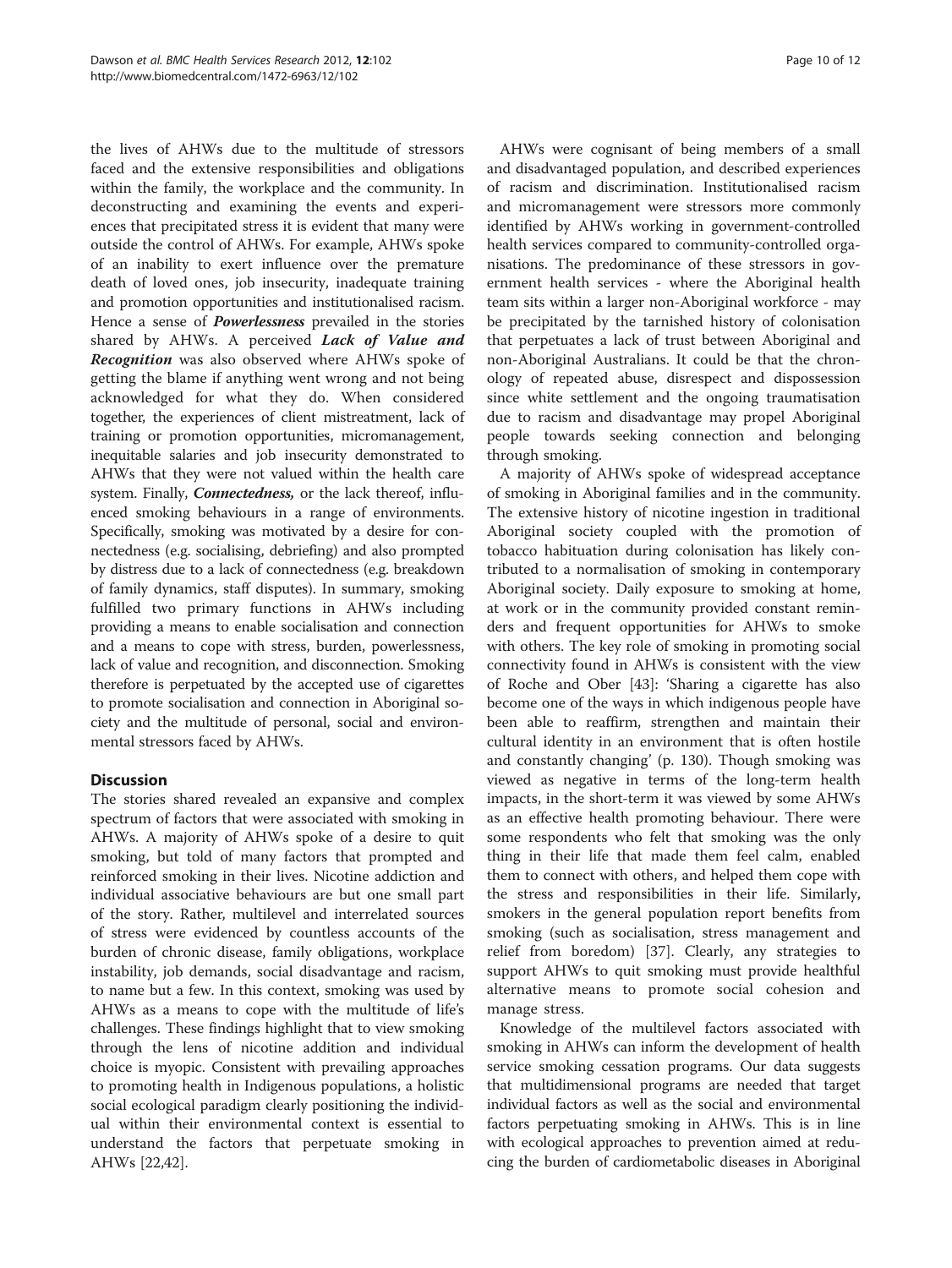populations by addressing the direct and indirect factors that perpetuate behaviours like smoking [42]. To address the direct response that comes from the habituation of smoking, the findings provide key biological and behavioural targets at the individual level (e.g. Nicotine Addiction, Associative Behaviours, Stress) that may be ameliorated through such strategies as nicotine replacement therapy and counselling (e.g. counselling regarding behaviour change strategies and stress management). A number of strategies can be mounted to address the indirect environmental factors associated with smoking. At the interpersonal level, Co-worker, Family, Friend or Client Encouragement could be addressed through culturally-relevant social marketing campaigns and smokefree workplace policies that challenge the normalisation of smoking at home and at work. Organisational stressors such as Demanding Work and Institutionalised Racism and Cultural Insensitivity could be addressed through organisational change processes where the health service clarifies the scope of practice of AHWs and institutes cultural competency training for non-Aboriginal staff to promote cultural respect in the workplace. In future work, researchers will engage stakeholders to identify culturally-relevant strategies that address the multilevel factors that perpetuate smoking in order to promote cessation and abstinence in AHWs.

The factors associated with smoking for a given individual were uniquely distributed, depending upon their personal characteristics, relationships and environmental context. Hence, programs that can be tailored to local needs are indicated. Given that we comprehensively collected the perspectives of AHWs from a broad range of settings within government- and community-controlled health services, the findings of the study are potentially transferable to AHWs and health professionals in a similar role in other regions across Australia. The findings may also be relevant to Indigenous populations in other countries sharing a similar history of colonization and tobacco use.

Despite a range of strengths, this work has limitations to consider. The interviewers were of non-Aboriginal descent, and this cultural difference could have negatively impacted the data collection process. Perhaps because the Tackling Tobacco Coordinator vouched for the sincerity and credibility of the research team, and because there was a respected Aboriginal person as a chief investigator on the project, the interviewees appeared comfortable with interviewers and were happy to share intimate details of their experiences. The trust afforded by participants may reflect the strengths of the participatory process that guided the project methodology, such as taking the time to develop relationships with the health services and returning the findings to AHWs and Aboriginal stakeholders for interpretation and refinement [18]. However, there are likely to be some individuals who chose not to participate in interviews and discussions because they did not feel comfortable talking about their personal life with a non-Aboriginal researcher. Further, we are likely to have missed the personal views of individuals who felt sensitive about their smoking addiction and unwilling to discuss it (as they would not have volunteered to interviews). The use of shadowed data in this work [25], where respondents shared stories about the experiences of others, compensates in part for this. In one example, an AHW ex-smoker shared her observations of the quitting challenges of an AHW colleague (who hadn't volunteered to participate) who was stressed by the workplace environment.

#### Conclusions

In summary, an extensive array of factors directly and indirectly perpetuated smoking in AHWs. The multitude of personal, social and environmental stressors faced by AHWs and the accepted use of communal smoking to facilitate socialisation and connection were primary drivers of smoking in AHWs in addition to nicotine dependence. Culturally sensitive multidimensional smoking cessation programs that address these factors are needed. The factors associated with smoking were uniquely distributed for individual AHWs depending upon their personal characteristics, relationships and environmental context. Therefore, programs that can be tailored to local needs are indicated.

#### Competing interests

The authors declare that they have no competing interests.

#### Acknowledgements

This project would not have been possible without the partnership of the Aboriginal Health Council of South Australia. We appreciate their long term and continuing support. We thank the Aboriginal Health Workers and other health service personnel who volunteered their time to participate in the research, and we thank the management of health services across South Australia who accepted our invitation to be involved in the study. We also thank Stella Artuso for her contributions to the study including data collection. The South Australian Department of Health funded this research through the Strategic Health Research Program. The views expressed in this manuscript are those of the authors and not the South Australian Minister for Health or the South Australian Department of Health. Ethical approval for the study was granted from the Human Research Ethics Committee, SA Health, Government of South Australia (256/09/2011), the Human Research Ethics Committee, University of South Australia (P240/08) and the Aboriginal Health Research and Ethics Committee, Aboriginal Health Council of South Australia (04-08-257). MC was supported to do this work by an Australian Research Council Future Fellowship (FT100100312).

#### Author details

<sup>1</sup>Social Epidemiology and Evaluation Research Group, Sansom Institute for Health Research, University of South Australia, Adelaide, South Australia, Australia. <sup>2</sup> Aboriginal Health Council of South Australia, Adelaide, South Australia Australia.

#### Authors' contributions

AD undertook data collection and analysis and drafted the manuscript. HS provided cultural mentoring during the study, assisted in analysis and refined the manuscript. AC participated in the design and coordination of the study,